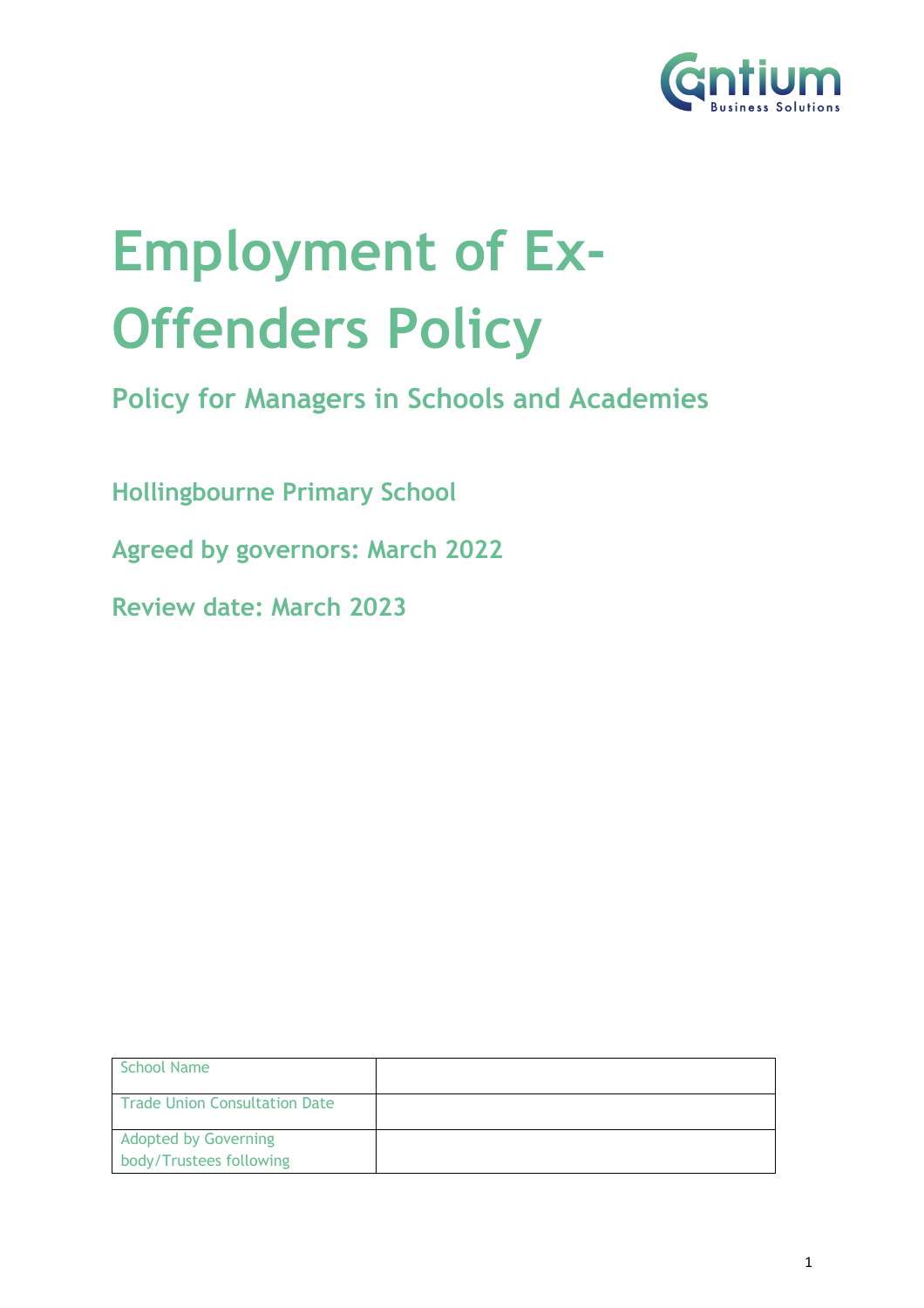

| consultation date  |  |
|--------------------|--|
| Version control    |  |
| <b>Review date</b> |  |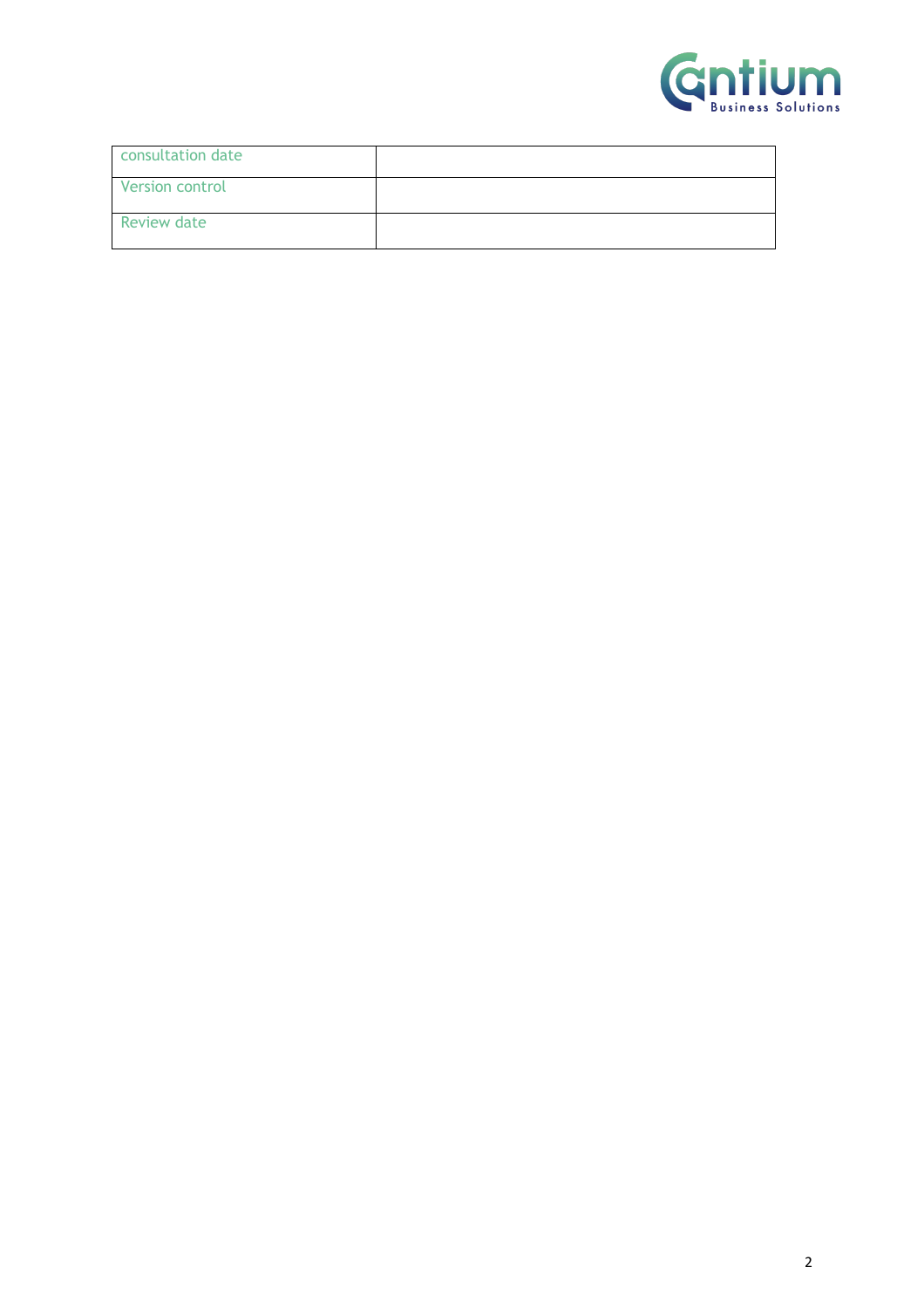

### **1. Introduction**

Hollingbourne Primary School is committed to working in accordance with Keeping Children Safe in Education, and the DBS Code of Practice, which require that the school makes available a copy of its Policy on the Recruitment of Ex-offenders to all job applicants.

This policy provides a framework within which the school will seek to ensure that all cases are assessed fairly, and on an individual basis. Hollingbourne Primary School will not discriminate because of a conviction or other information revealed.

#### **2. Scope**

This policy applies to all Employees and Governors of Hollingbourne Primary School.

#### **3. Adoption Arrangements and Date**

This policy was adopted by the Governing Body of Hollingbourne Primary School on  $1<sup>st</sup>$ March 2022 and supersedes any previous Employment of Ex-Offenders Policy.

This policy will be reviewed by governors every year or earlier if there is a need.

The effectiveness of this policy will be monitored, evaluated, and reviewed by the Headteacher and Governing Body.

#### **4. Background**

The Rehabilitation of Offenders Act 1974 allows most convictions and cautions to be considered spent after a specified period of time. Once a caution or conviction is spent the person is considered rehabilitated and the ROA treats the person as if they had never committed an offence. This means that jobseekers with criminal records have the right to legally withhold such information from a prospective employer when applying for most jobs.

All positions that involve working with children are exempt from the provisions of the Rehabilitation of Offenders Act 1974. All applicants must therefore declare all previous convictions and cautions, including those which would normally be considered "spent" except those received for an offence committed in the United Kingdom if it has been filtered in accordance with the DBS filtering rules.

Candidates applying for a vacancy will be asked to complete a Self-Disclosure form on which they will be asked to disclose any relevant convictions, court orders, reprimands, warnings, or other matters which may affect an applicant's suitability to work with children.

Further information on the Self-Declaration process for job applicants is contained in the main body of the Recruitment Guidance Notes. Additional information can also be found at https://www.nacro.org.uk/criminal-record-support-service/support-foremployers/asking-about-criminal-records/?nowprocket=1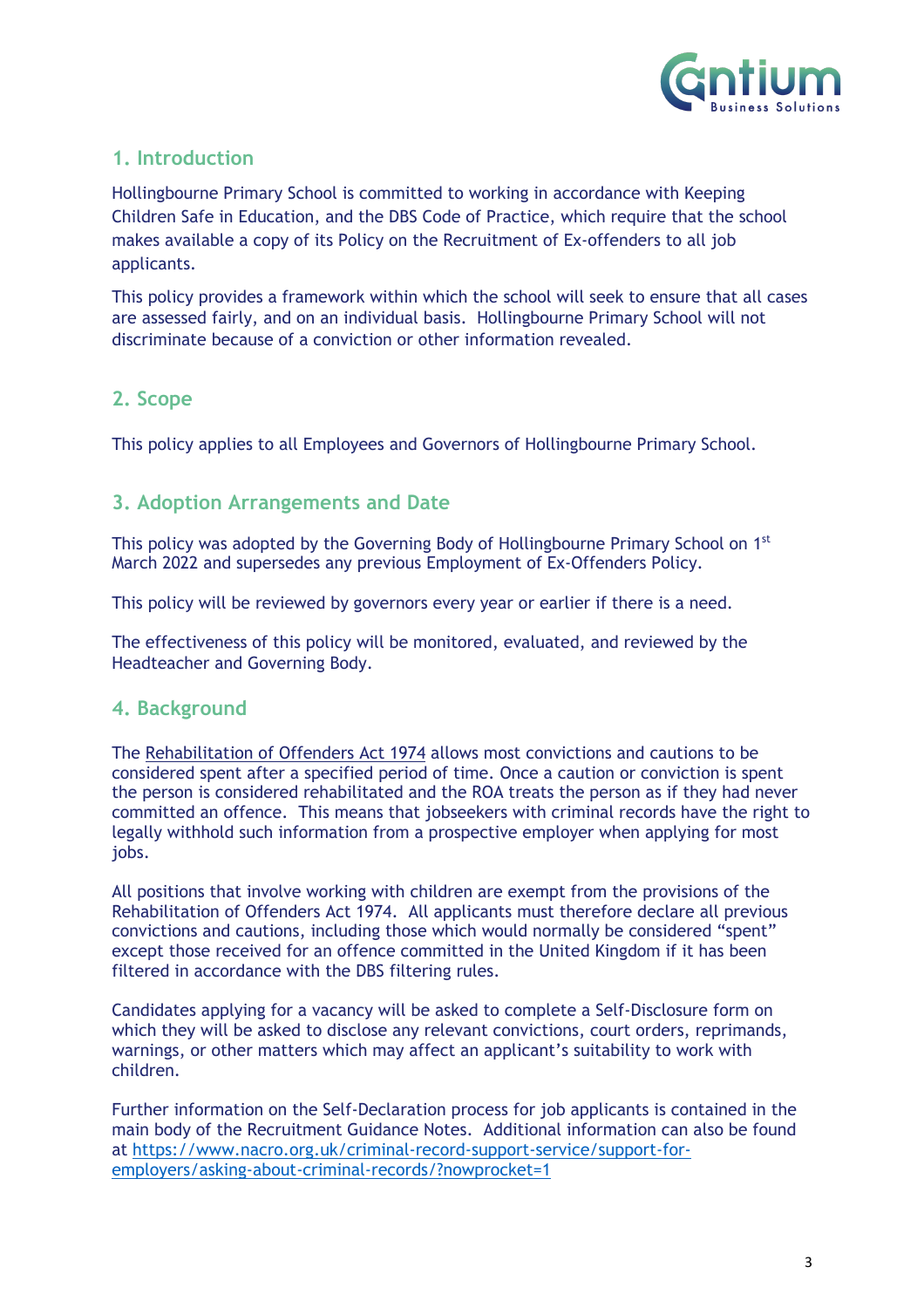

## **5. Legal Requirements**

## **Keeping Children Safe in Education**

Keeping Children Safe in Education gives statutory guidance and states:

- Where a role involves engaging in regulated activity relevant to children, schools and colleges should include a statement in the application form, or elsewhere in the information provided to applicants, that it is an offence to apply for the role if the applicant is barred from engaging in regulated activity relevant to children.
- Schools and colleges should also provide a copy of the school's or college's child protection policy and practices and policy on employment of ex-offenders in the application pack or refer to a link on its website.
- Schools and colleges should assess cases fairly, on an individual basis. A decision not to appoint somebody because of their conviction(s) should be clearly documented, so if challenged the school or college can defend its decision, in line with its policy on recruitment of ex-offenders.

## **DBS Code of Conduct**

The DBS Code of Conduct, published under section 122 of the Police Act 1997, advises that it is a requirement that all registered bodies must treat DBS applicants who have a criminal record fairly and not discriminate automatically because of a conviction or other information revealed.

Registered Bodies, and those in receipt of the DBS Update Service information, must have a written policy on the suitability of ex-offenders for employment in relevant positions. This should be available upon request to potential applicants and, in the case of those carrying out an umbrella function, should be made available to their clients. Clients of Registered Bodies should make this policy available to their potential or existing employees.

#### **5. Policy Statement**

- As an organisation assessing applicants' suitability for positions which are included in the Rehabilitation of Offenders Act 1974 (Exceptions) Order using criminal record checks processed through the Disclosure and Barring Service (DBS), Hollingbourne Primary School will comply fully with the DBS code of practice and undertakes to treat all applicants for positions fairly.
- Hollingbourne Primary School undertakes not to discriminate unfairly against any subject of a criminal record check on the basis of a conviction or other information revealed.
- Hollingbourne Primary School will only ask an individual to provide details of convictions and cautions that Hollingbourne Primary School are legally entitled to know about. Where a DBS certificate at either standard or enhanced level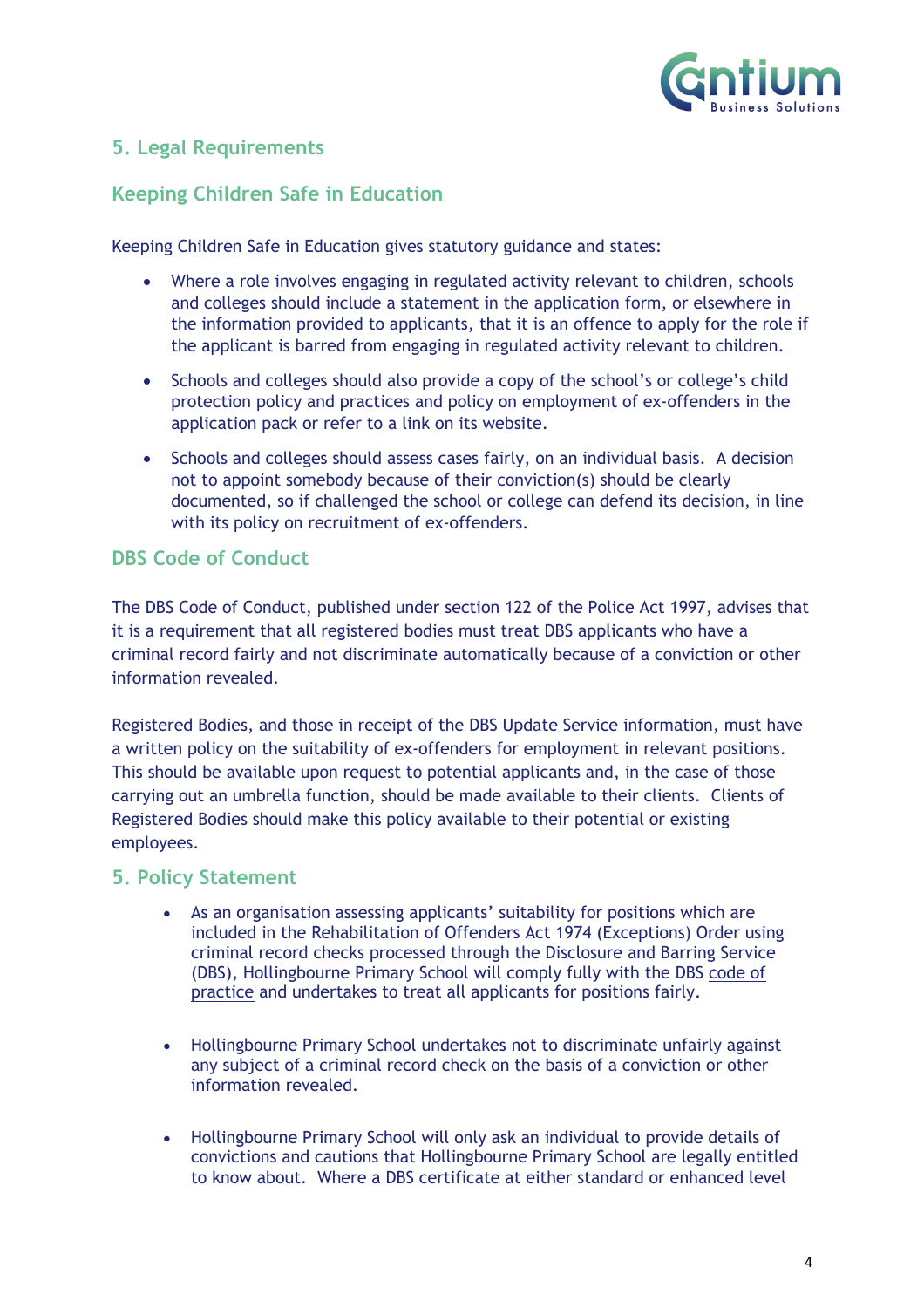

can legally be requested (where the position is one that is included in the Rehabilitation of Offenders Act 1974 (Exceptions) Order 1975 as amended, and where appropriate Police Act Regulations as amended).

- Hollingbourne Primary School can only ask an individual about convictions and cautions that are not protected.
- Hollingbourne Primary School is committed to the fair treatment of its staff, potential staff, or users of its services, regardless of race, gender, religion, sexual orientation, responsibilities for dependants, age, physical/mental disability, or offending background.
- Hollingbourne Primary School will make this written policy on the recruitment of ex-offenders available to all DBS applicants at the start of the recruitment process.
- Hollingbourne Primary School actively promotes equality of opportunity for all with the right mix of talent, skills, and potential and welcome applications from a wide range of candidates, including those with criminal records.
- Hollingbourne Primary School select all candidates for interview based on their skills, qualifications, and experience.
- An application for a criminal record check is only submitted to DBS after a thorough risk assessment has indicated that one is both proportionate and relevant to the position concerned. For those positions where a criminal record check is identified as necessary, all application forms, job adverts, and recruitment briefs will contain a statement that an application for a DBS certificate will be submitted in the event of the individual being offered the position.
- Hollingbourne Primary School ensures that all employees involved in the recruitment process have been suitably trained to identify and assess the relevance and circumstances of offences using information available at www.nacro.org.uk
- Hollingbourne Primary School also ensures that employees have received appropriate guidance and training in the relevant legislation relating to the employment of ex-offenders, e.g., the Rehabilitation of Offenders Act 1974.
- At interview, or in a separate discussion, Hollingbourne Primary School ensures that an open and measured discussion takes place on the subject of any offences or other matter that might be relevant to the position. Failure to reveal information that is directly relevant to the position sought could lead to withdrawal of an offer of employment.